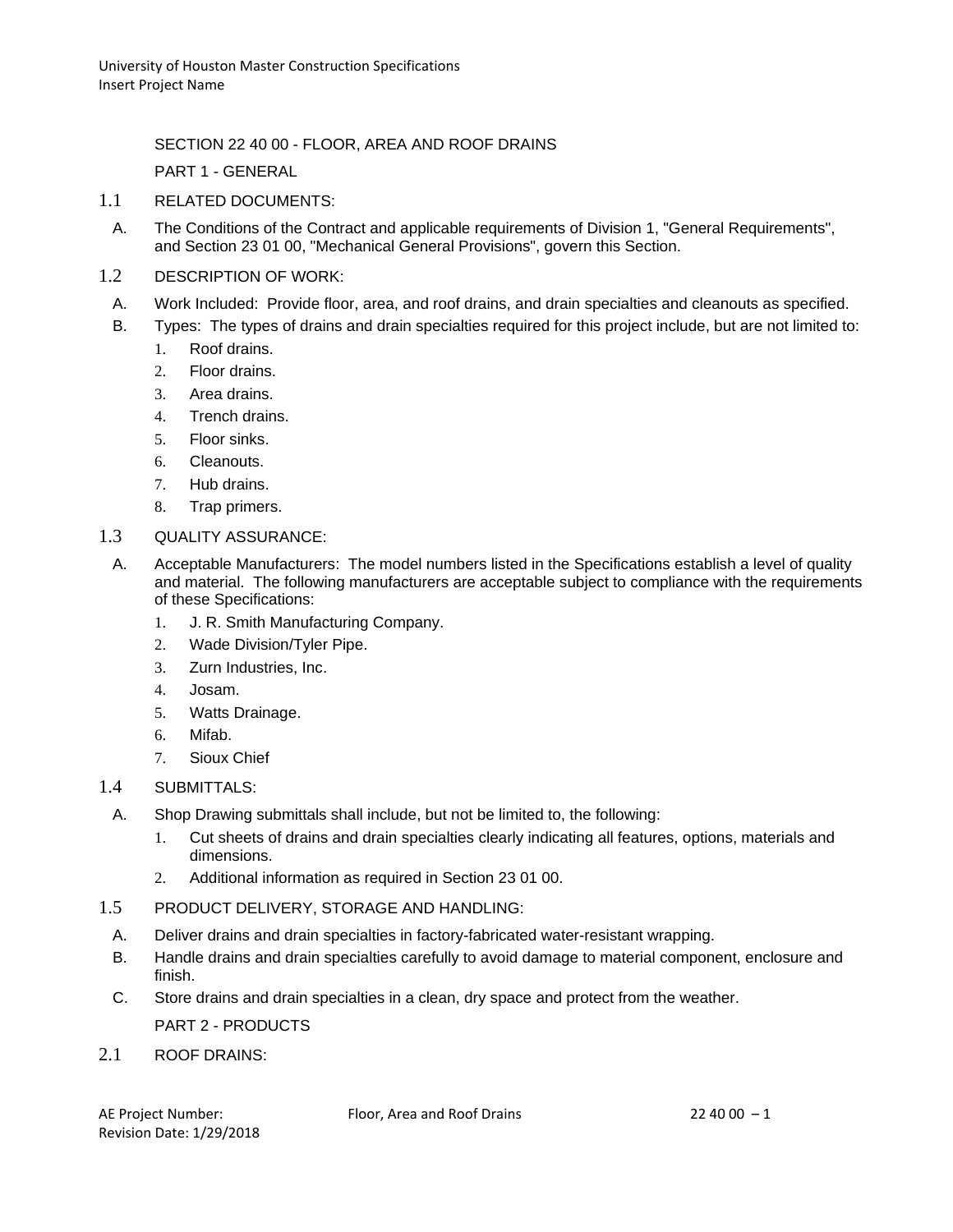- A. General: Provide roof drains suitable for the type of construction and roofing system at the point of application. Provide all drain accessories required for a complete waterproofed installation.
- B. Roof Drain, (RD- ): Galvanized cast iron drain body with removable, vandal resistant, galvanized cast iron dome strainer; clamping collar with integral gravel guard; corrosion resistant clamping bolts; underdeck clamp; insulation extension sleeve and roof sump receiver. Contractor to coordinate connection size and exact options required to suit planned installation method.
	- 1. Zurn Model No. ZG-100-G-R-C-EA-VP
	- 2. Jay R. Smith No. 1015-R-C-G-U-CID
- C. Overflow Roof Drain (OD- ): Galvanized cast iron drain body with removable, vandal resistant, galvanized cast iron dome strainer; clamping collar with integral gravel guard; corrosion resistant clamping bolts; underdeck clamp; insulation extension sleeve, roof sump receiver and 2" water dam. Contractor to coordinate connection size and exact options required to suit planned installation method.
	- 1. Zurn Model No. No. ZG-100-W2-G-R-C-EA-VP
	- 2. Jay R. Smith No. 1080-E-R-C-G-U-CID
- 2.2 AREA DRAINS:
	- A. General: Provide area drains suitable for the type of construction and finishes at the point of application. Provide all drain accessories required for a complete installation, waterproofed where applicable.
	- B. Area Drain, (AD- ) Parking Garage, Reinforced Concrete Tee's or Plate Slab: 14" prom deck drain, size as noted on plans, heavy duty galvanized cast iron with heavy duty heelproof traffic grate, underdeck clamp.
		- 1. Zurn Model No. Z-150-C-G
		- 2. Jay R. Smith No. 1410-C-G-HP
	- C. Area Drain, (AD- ) Parking Garage, Cast-in-place Concrete Slab: Nominal 13" prom deck drain, heavy duty galvanized cast iron with heavy duty traffic grate.
		- 1. Zurn Model No. Z-150-EA-G
		- 2. Jay R. Smith No. 1415-c-g
	- D. Area Drain, (AD- ) Plaza Levels: 14" prom deck drain, size as noted on plans, heavy duty galvanized cast iron with heavy duty heel-proof traffic grate, underdeck clamp and sump receiver.
		- 1. Zurn Model No. Z-150-R-C-G
		- 2. Jay R. Smith No. 1410-R-C-G-HP.
	- E. Overflow Area Drain, (OAD- ) Plaza Levels: 14" prom deck drain, size as noted on plans, heavy duty galvanized cast iron with heavy duty heelproof traffic grate, underdeck clamp and extension.
		- 1. Zurn Model No. ZG-150-E-R-C-G
		- 2. Jay R. Smith No. 1410-E-R-C-G-HP
	- F. Area Drain, (AD- ): Nominal 8" prom deck drain, galvanized cast iron with square grate with flashing clamp and sump receiver.
		- 1. Zurn Model No. Z-158-G-R-C
		- 2. Jay R. Smith No. 1470-R-C-G
	- G. Area Drain, (AD- ): Galvanized cast iron drain body with removable, vandal resistant, cast iron dome strainer; clamping collar with integral gravel guard, corrosion resistant clamping bolts, underdeck clamp, insulation extension sleeve and roof sump receiver. Contractor to coordinate exact options required to suit planned installation method.
		- 1. Zurn Model No. ZC-100-EA-R-G-VP
		- 2. Jay R. Smith No. 1015-R-C-CID-U

Revision Date: 1/29/2018

AE Project Number: Floor, Area and Roof Drains 22 40 00 – 2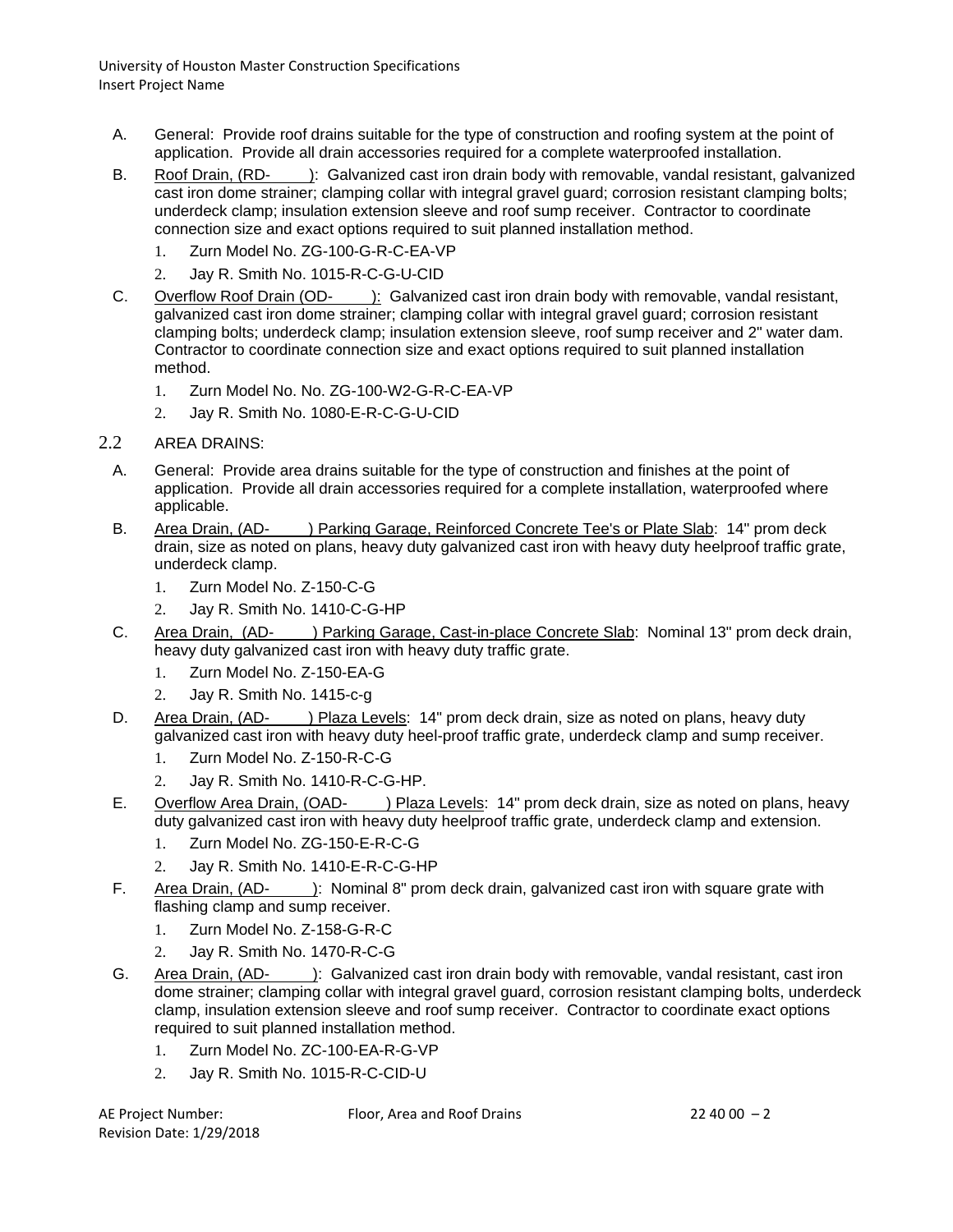- H. Overflow Area Drain (OAD- ): Galvanized cast iron drain body with removable, vandal resistant, cast iron dome strainer, clamping collar with integral gravel guard, corrosion resistant clamping bolts, underdeck clamp, insulation extension sleeve, roof sump receiver and 2" water dam. Contractor to coordinate exact options required to suit planned installation method.
	- 1. Zurn Model No. No. ZC-100-89-EA-R-C-G-VP
	- 2. Jay R. Smith No. 1080-E-R-C-CID-G-U
- 2.3 FLOOR DRAINS:
	- A. General: Provide floor drains suitable for the type of construction and finishes at the point of application. Provide all drain accessories required for a complete installation, waterproofed where applicable.
	- B. Floor Drain, (FD- ) Finished Areas: Cast iron drain and seepage flange, size as noted on Drawings, clamping unit, trap primer tap, and 6" x 6" square adjustable polished nickel bronze strainer type top and deep seal trap.
		- 1. Zurn Model No. ZN-415-6S-**[-P]**
		- 2. Jay R. Smith No. 2005-BO6NB-**[-P]**.
	- C. Floor Drain, (FD- ) Mechanical Rooms: Cast iron drain and seepage flange, size as noted on plans, clamping unit, trap primer tap, and **[7"] [9"]** round adjustable nickel bronze strainer with raised lip and deep seal trap. **Set drain with top of rim flush with finished floor.**
		- 1. Zurn Model No. Z-415-7I or 9I-**[-P]**
		- 2. Jay R. Smith No. 3510-F37 or F38 NB-**[-P]**.
	- D. Floor Drain, (FD- ): Cast iron drain and seepage flange, size as noted on drawings, clamping unit, and **[\_\_\_\_\_\_\_"]** round adjustable nickel bronze strainer type top with funnel converting assembly, deep seal trap.
		- 1. Zurn Model No. Z-415-B-**[-P]**, W/ZN-414
		- 2. Jay R. Smith No. 2005-ANB-**[-P]** W/3580-NB
	- E. Floor Drain, (FD- ): 12" x 12" coated cast iron 12" x 12" open top drain, cast iron strainer**, medium duty [half] top grate]**.
		- 1. Zurn Model No. Z-566.
		- 2. Jay R. Smith No. 2633.
	- F. Floor Drain, (FD- ): Cast iron drain and seepage flange, size as noted on Drawings, clamping unit, trap primer tap, nominal 8" round cast iron medium duty grate with nominal 2" center hole, membrane flashing clamps, deep seal trap.
		- 1. Zurn Model No. Z-550-P.
		- 2. Jay R. Smith No. 2110-P.
	- G. Floor Drain, (FD- ): Cast iron drain and seepage flange, size as noted on Drawings, clamping unit, and trap primer tap, nominal 9" round cast iron heavy duty grate with nominal 2" diameter center hole, membrane flashing clamp, deep seal trap.
		- 1. Zurn Model No. Z-508-P-mod w/2" center hole.
		- 2. Jay R. Smith No. 2120-P-mod w/2"center hole.
	- H. Floor Drain (FD- ): Cast iron drain and seepage flange, size as noted on Drawings, clamping unit, trap primer tap, nominal 12" round cast iron medium duty grate, membrane flashing clamp, deep seal trap.
		- 1. Zurn Model No. Z-504-P.
		- 2. Jay R. Smith No. 2130-P.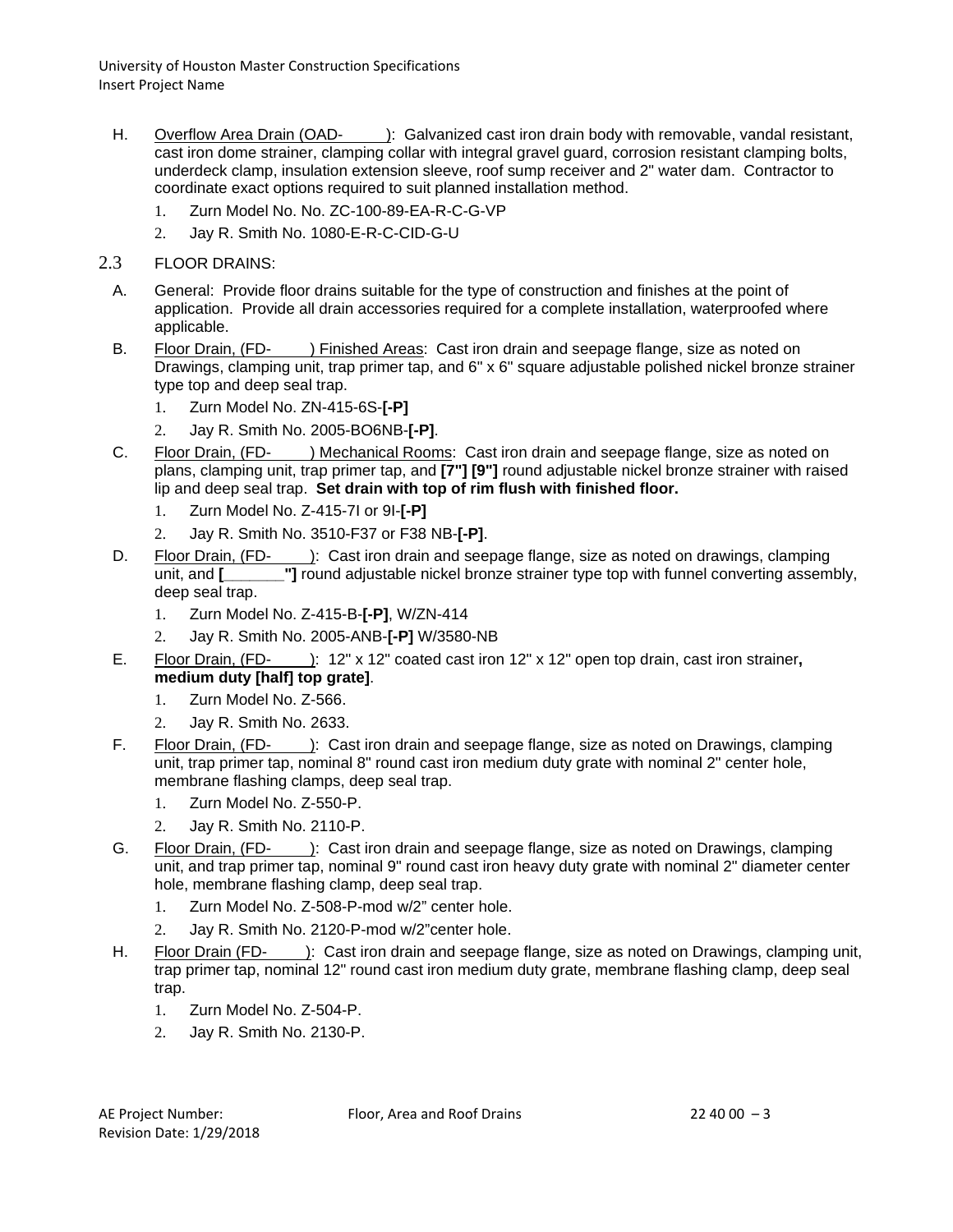- I. Floor Drain, (FD- ): Kitchen floor receptor, cast iron floor drain with integral seepage flange, 12 1/2" sq top, 8" deep or as noted on Drawings, ceiling collar seepage openings and a 6" diameter satin nickel bronze strainer.
	- 1. Jay R. Smith No. 3151-P-22.
	- 2. Josam No. 49040AS-31-P-17.
- J. Floor Drain, (FD- ): Kitchen floor drain, cast iron floor drain with integral seepage flange, 12 1/2" sq top, 8" deep or size as noted on Drawings, clamping collar, seepage openings, and a 6" diameter nickel bronze funnel strainer.
	- 1. Jay R. Smith No. 3151-P-22.
	- 2. Josam No. 49040AS-31-P-17.
- K. Floor Drain (FD- ) Central Plant Sump: Sump and grate specified under other Divisions. Drain shall be the same as Roof Drain Type **["RD- "]**. Contractor to coordinate connection size and exact options required to suit planned installation methods.
- 2.4 TRENCH DRAINS:
	- A. General: Provide trench drains suitable for the type of construction and finishes at the time point of application. Provide all drain accessories required for a complete waterproof installation.
	- B. Trench Drain, (TD- ): Garage trench drain and grate provided under other Divisions. Provide 8" open hub drain set in low point of trench with top of hub flush with bottom of trench.
	- C. Trench Drain (TD- ): Loading dock trench drain and grate specified under other Divisions. Provide 8" diameter roof drain set in low point of trench. Drain shall have galvanized cast iron body, with removable, vandal resistant, galvanized cast iron dome strainer, clamping collar and corrosion resistant clamping bolts. Contractor to coordinate connection size and exact options required to suit planned installation method.
		- 1. Zurn Model No. ZC-125-G-VP
		- 2. Jay R. Smith No. 1330-CID-G-U.
	- D. Trench Drain, (TD- ): Kitchen trench drain, cast iron floor drain with flange, size as noted on Drawings, integral clamping collar and adjustable 5" x 17" rectangular satin nickel bronze top.
		- 1. Wade No. 1103-H17-1.
		- 2. Jay R. Smith No. 2005-S-NB
- 2.5 FLOOR SINKS:
	- A. General: Provide floor sinks suitable for the type of construction and finishes at the point of application. Provide all accessories required for a complete waterproof installation.
	- B. Floor Sink, (FS- ): Square cast iron floor sink with acid resisting enamel interior, seepage flange, aluminum dome strainer and satin nickel bronze half grate. Size as noted on Drawings.
		- 1. Wade No. W-9113-15.
		- 2. Jay R. Smith No. 3199-12
	- C. Floor Sink, (FS- ): Square cast iron floor sink with acid resisting enamel interior, seepage flange, aluminum dome strainer and satin nickel bronze top. Size as noted on Drawings.
		- 1. Wade No. W-9174.
		- 2. Jay R. Smith No. 3200
- 2.6 CLEANOUTS:
- A. General: Provide cleanouts as shown on the drawings and as required by local ordinance. The size of the cleanouts shall be identical with the size of the soil or waste line in which they are placed for 4" and smaller lines. The size of cleanouts in lines larger than 4" shall be 4" in all cases. Coordinate cleanout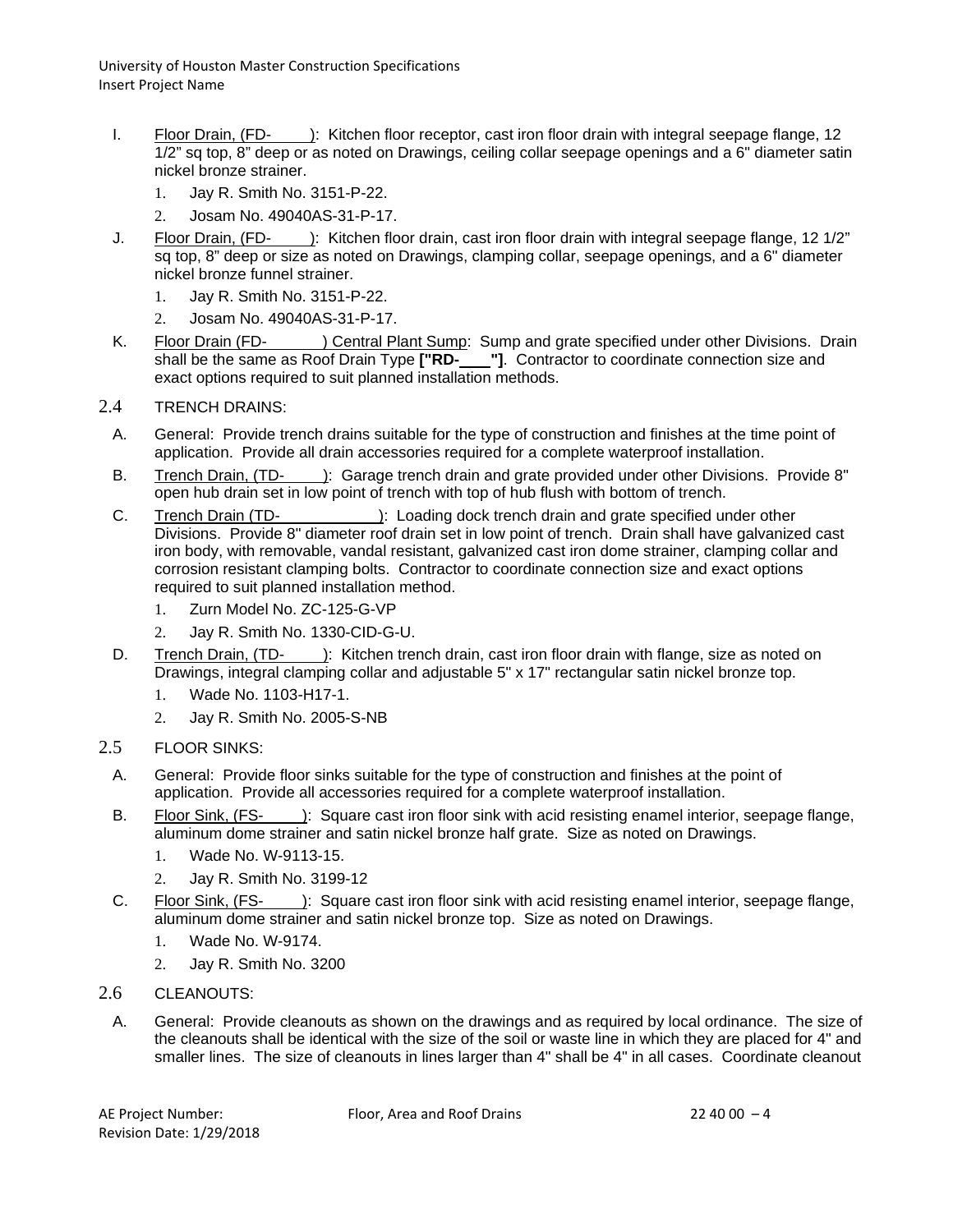style, mounting, flange, and clamping ring with the construction and finishes where the cleanout is located. Refer to Section 15400, "Plumbing Piping Systems", for additional requirements.

- B. Cleanouts (C.O.) in Finished **[and Unfinished]** Floors: Adjustable coated cast iron body, brass or bronze countersunk plug, secured round nickel bronze top, Carpet marker for carpeted areas, flangeless, flanged or flanged with clamping ring as required; Zurn No. ZN-1400-VP-BP or Jay R. Smith No. 4033-U (flangeless), No. ZN-1400-KVP-BP or Jay R. Smith No. 4033-F-U(flanged) or No. ZN-1400-KC-VP-BP or Jay R. Smith No. 4033 –FC-U (flanged with clamping ring) or approved equal.
- **C. [Cleanouts (C.O.) in Unfinished Floors: Coated cast iron cleanout ferrule with brass or bronze tapered thread cleanout plug and round smooth stainless steel cover plate; Zurn No. Z-1400-NH or Smith No. 4223 or approved equal.]**
- D. Cleanouts (C.O.) in Finished Walls: Coated cast iron cleanout body with brass or bronze countersunk plug and square smooth nickel bronze cover plate and vandalproof securing screws; Zurn No. ZN-1443-VP-BP or Smith No. 4435-U or approved equal.
- E. Cleanouts (C.O.) in Exterior Lines: Traffic duty, coated cast iron cleanout with brass or bronze tapered thread cleanout plug, nickel bronze top and vandalproof screws. Install in minimum 12" x 12" x 4" concrete pad where not in paving; Zurn No. ZN-1400-HD-VP or Smith No. 4103-U or approved equal.
- 2.7 HUB DRAINS:
	- A. General: Hub drains (H.D.) shall consist of a cast iron soil pipe hub set 2" above floor, unless noted otherwise, and connected to a deep seal P-trap below the floor. Provide a trap primer where noted on the Drawings. Connect to equipment as required.
- 2.8 TRAP PRIMERS:
	- A. General: Provide trap primers to traps where shown on the Drawings: (E.G. TP, FD1TP or FD2TP, etc.), or required by local codes, provide Precision Plumbing Products, Inc., Zurn or an approved equal, trap primers for the traps indicated. Trap primer installation shall include installation a near-by cold water line, isolation valves, and piping to the floor drain to be protected.
		- 1. Zurn Z-1022 Sani-gard Automatic Trap Primer.
		- 2. Sloan F-72-A1 Flush Valve Connection.
		- 3. J.R. Smith Model 2699 Automatic Trap Primer.
	- B. Trap Primers shall be installed in all floor drains subject to low or intermittent inlet flow and in all air handling unit rooms which do not have direct connected return air systems.

## PART 3 - EXECUTION

## 3.1 INSTALLATION:

- A. Installation: Coordinate flashing work with work of other trades and Architectural details. Coordinate with roofing as necessary to interface roof drains with roofing work.
- B. Setting Locations: Install floor and roof drains in the low points of the surface areas to be drained. Set tops of drains flush with finished floor. Orient drain grates and cleanout covers to parallel floor tile lines where applicable.
- C. Watertightness: Install drain flashing collar or flange so that no leakage occurs between drain and adjoining roofing or flooring. Maintain watertight integrity of penetrated waterproof membranes.
- D. Accessibility: Position drains so that installed drains are accessible and easy to maintain.
- E. Insulation: Refer to Section 23 07 00 for insulation of roof and floor drain bodies.
- 3.2 COORDINATION:
- A. General: Coordinate the final location of all drains and cleanouts with the aesthetics of construction. Center drains in showers, and other finished spaces, align drains with tile grids and conceal cleanouts in inconspicuous areas.